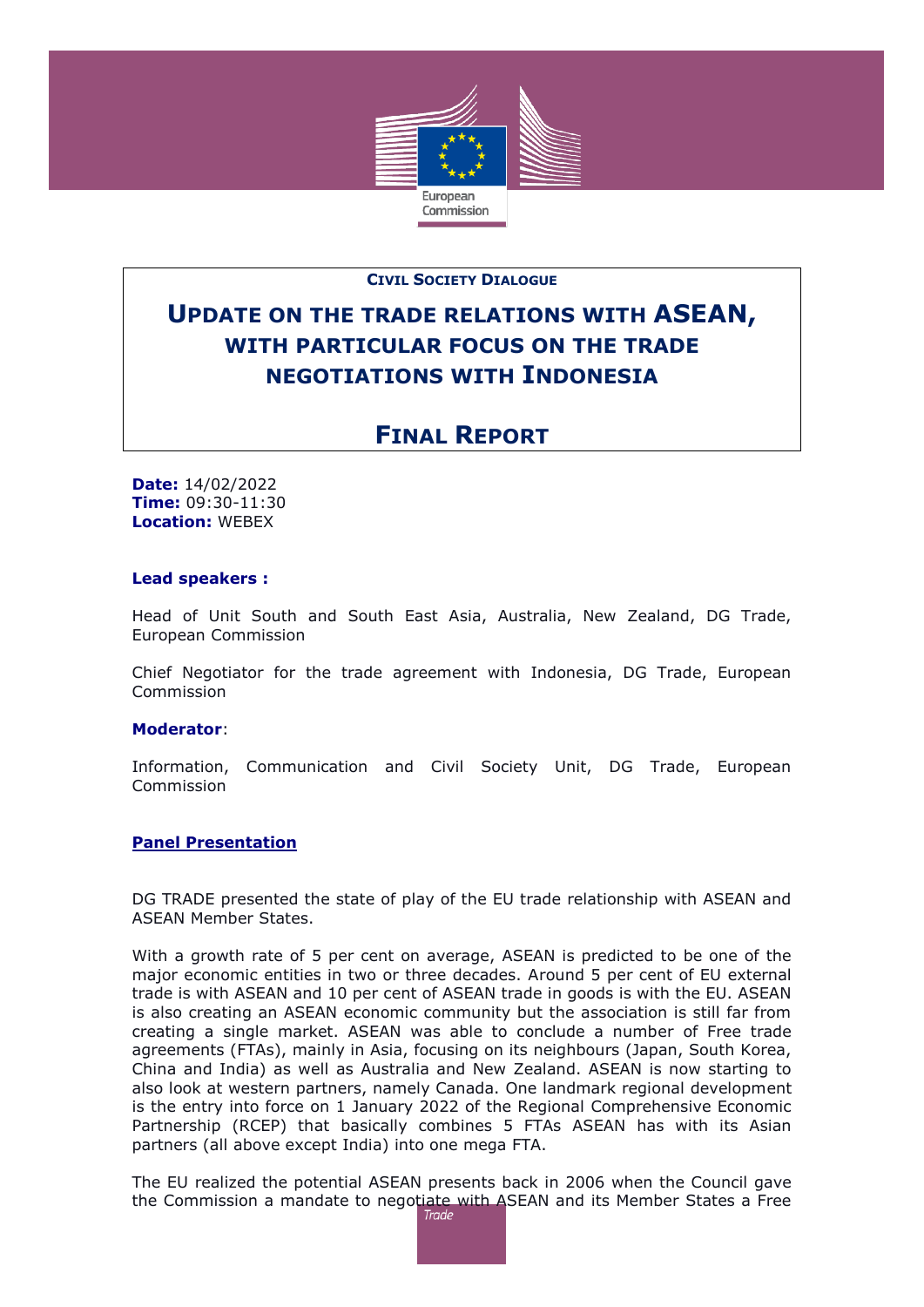Trade Agreement, in parallel to negotiating an FTA with India and South Korea. That mandate was then updated to include investment protection. Between 2007 and 2009, the EU negotiated with seven ASEAN Member States but in 2009 the EU and ASEAN realized the gap in ambition and switched to a bilateral track of negotiations with the six major economies in ASEAN. Since then, two negotiations were concluded (Singapore and Vietnam with the investment protection agreements undergoing the ratification process), one active (Indonesia) and three at present inactive negotiations (Malaysia, Philippines and Thailand).

Looking back at the regional dimension, in 2017, a Joint Working Group was set up by Commissioner Malmström and ASEAN Economic Ministers to « develop a framework setting out the parameters for the resumption of ASEAN-EU negotiations ». The Joint Working Group met last two years ago but the gap of ambitions had widened. ASEAN is not comfortable engaging with the EU as a group in areas where it does not have common positions and policies (eg government procurement, TSD, competition, GIs). In parallel, the EU is monitoring closely the next instalment of the creation of the ASEAN Economic Community (AEC). While this community is not a common market, there is some potential for trading goods. EU will continue to work with ASEAN: at the moment EU and ASEAN are developing the next trade and investment work program that focuses on bringing together EU and ASEAN on areas and levels of ambitions in areas such as trade and sustainable development. In terms of the latest developments, the Commission and HR/VP adopted on 16 September 2021 a Joint Communication on the Indo-Pacific strategy following the April Council Conclusions on the Indo-Pacific. As regards trade, the Communication reconfirms EU interest in engaging with ASEAN member states and ASEAN, including, once the conditions are ripe, to resume bi-regional negotiations. The Communication also stresses the opportunity to engage sectors like regulatory coordination, green and digital areas. The digital trade aspect was touched upon at the last FTA Trade Committee with Singapore in December. On 22 February, several Executive Vice Presidents and Commissioners will meet, with the Member States and countries from the Indo-Pacific region, at the Paris Forum on the Indo-Pacific strategy.

DG TRADE then presented the state of play of the negotiations with Indonesia.

Negotiations were launched in July 2016 on the basis of an ambitious scoping paper. Since then, eleven rounds have taken place, the last one was held on the week of 8 November in virtual format. The fundamental rationale behind the decision to start the negotiations two years ago is the same: to create an agreement with the largest economy of ASEAN. This comprehensive agreement, not only covering tariff reduction but also rules, is the best available means to open up a promising and growing market of about 270 million people. This agreement should also create certainties in Indonesia's complex domestic regulatory environment.

Both the EU and Indonesia trade and export structures are complementary and not in direct competition so much. EU wants to use these free trade negotiations (called CEPA - Comprehensive Economic Partnership Agreement) as a driver for more domestic reforms in Indonesia (e.g. simplify red tape), helping to attract foreign investment while making Indonesia's economy more green and resilient.

The negotiations as such have been making decent progress, although not at a particularly fast pace (one round every half year). Things were not moving fast earlier on because the Indonesian chief negotiator pointed out the difficulties for the Indonesians to adapt to EU requests. The Covid-19 pandemic had quite a bit of an impact on the dynamic of the negotiations also. The last physical round was held in December 2019 in Brussels. Since then, in 2020, there was hardly any engagement because the Indonesian side was uncomfortable with the virtual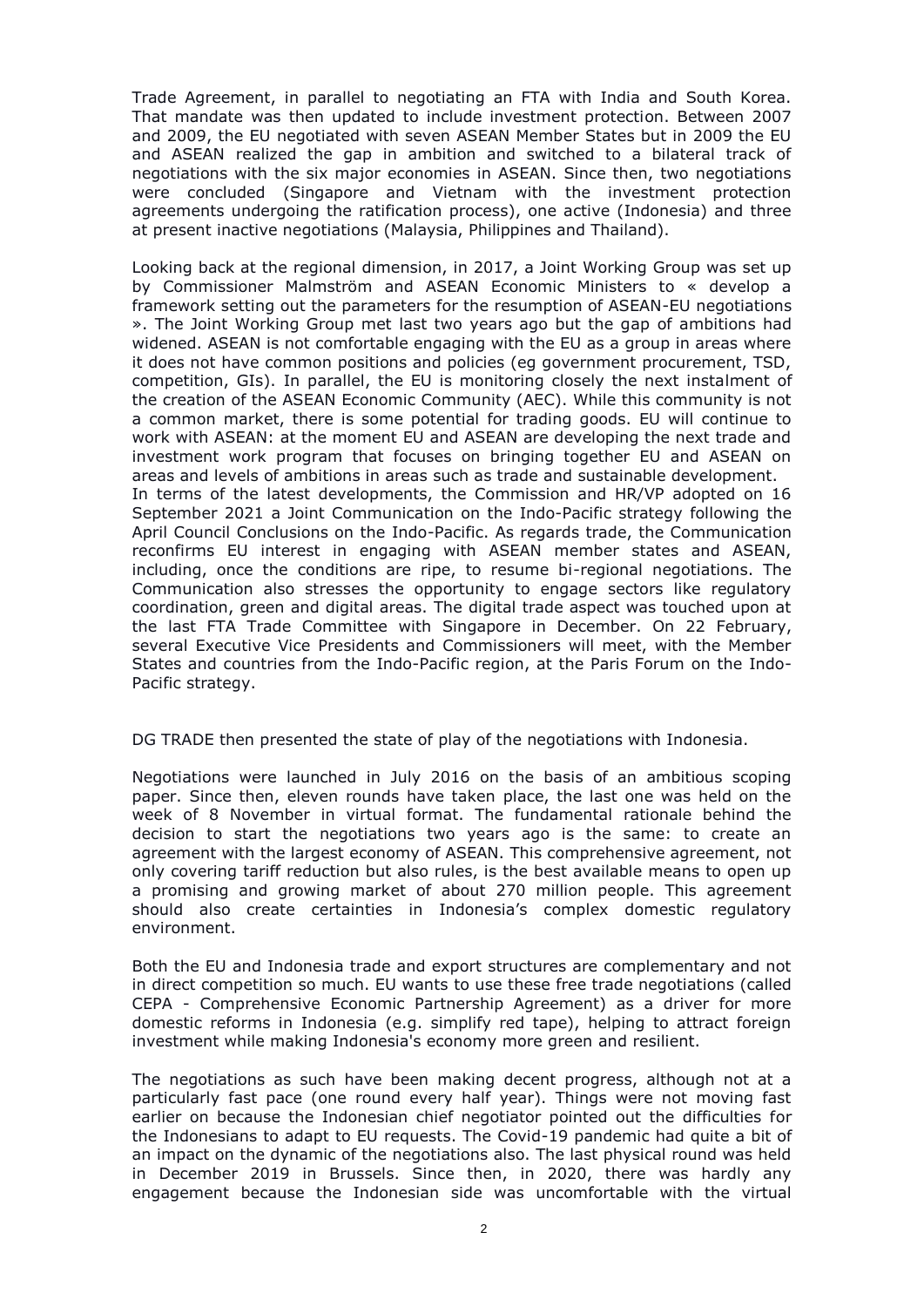format. Last year, there were two more comprehensive rounds. The one in November delivered on the objective of rebuilding some momentum and obtaining some progress on technical issues. An important deliverable of that round was that the Commission was able to conclude the SPS food safety chapter. The round also enabled the EU to present a new text proposal for new sustainable food systems, as a result of the 'Farm to fork' strategy. The round was also used to convey some reassurances and dispel some misconceptions that exist in Indonesia on the EU shifting the goalpost with new requirements based on EU-green deal-related initiatives. Within the negotiation team, many Indonesian leads expressed their interest to continue the discussion beyond the round as such. It needs to be seen if that sense of engagement will be also translated in terms of Indonesia moving forward on some key outstanding issues requiring political clearance (public procurement, market access, disciplines on State-Owned Enterprises, disciplines on subsidies and rules on export duties). Those items need to be addressed in detail now. The report of Round 11 has been published on the EU Trade webpage.

DG TRADE noted that virtual rounds with Indonesia are difficult and highlighted the need for a physical round to be able to explore compromises and make significant progress on difficult issues. After 6 years of negotiations, a number of chapters have new leads, who never met in person. Apart from logistics, the substantive bottlenecks (government procurement, SOEs) are difficult issues to negotiate for Indonesia since they do not have a negotiation history for those. A renewed political push from the Indonesian cabinet would be helpful.

The Commission also noticed some new worrying protectionist reflexes coming up in Indonesia. Making the case for a liberalizing nde agenda has become somewhat more difficult. Import substitution policies have lately gained the upper hand. The Commission noticed that President Jokowi and Minister Lutfi have stated publicly that they are keen to conclude the trade negotiations quickly. However, for the moment, that political signal of accelerating has not yet translated into a new mandate at the negotiation table. The Commission hopes Indonesia will be able to move on some difficult issues by the next round, which is likely to be held in May, after Ramadan.

## **Discussion Highlights / Questions and Replies**

Questions from civil society followed**. Confederation of Christian Trade Unions (ACV- CDC)** asked the Commission on its stance on the Indonesian Omnibus law that does not, in their view, respect basic human and workers rights. ACV-CDC highlighted the recent Constitutional Court ruling stating that the Omnibus law is partly unconstitutional and needs to be adapted within two years. ACV CDC requested that the EU draws attention to this ruling and puts pressure on the Indonesian government to open up a participatory process with trade unions and civil society organizations.

**UNIFE (European Rail Supply Industry)** noted that public procurement is one of the main priorities when it comes to trade. UNIFE asked which ASEAN countries are reluctant to negotiate on public procurement aspects and what are the advancements on public procurements within the trade and investment working groups, notably with Indonesia.

**Digital Europe** noted that Indonesia, despite its commitment under the Information Technology Agreement (ITA), continues to impose duties on products covered by the ITA. When the EU companies face these tariffs when importing equipment into Indonesia, the competitors can import these goods duty-frees thanks to regional FTAs, leaving EU companies at disadvantage. Political interventions are therefore necessary to bring solutions in line with WTO commitments. Secondly, while European digital companies are working with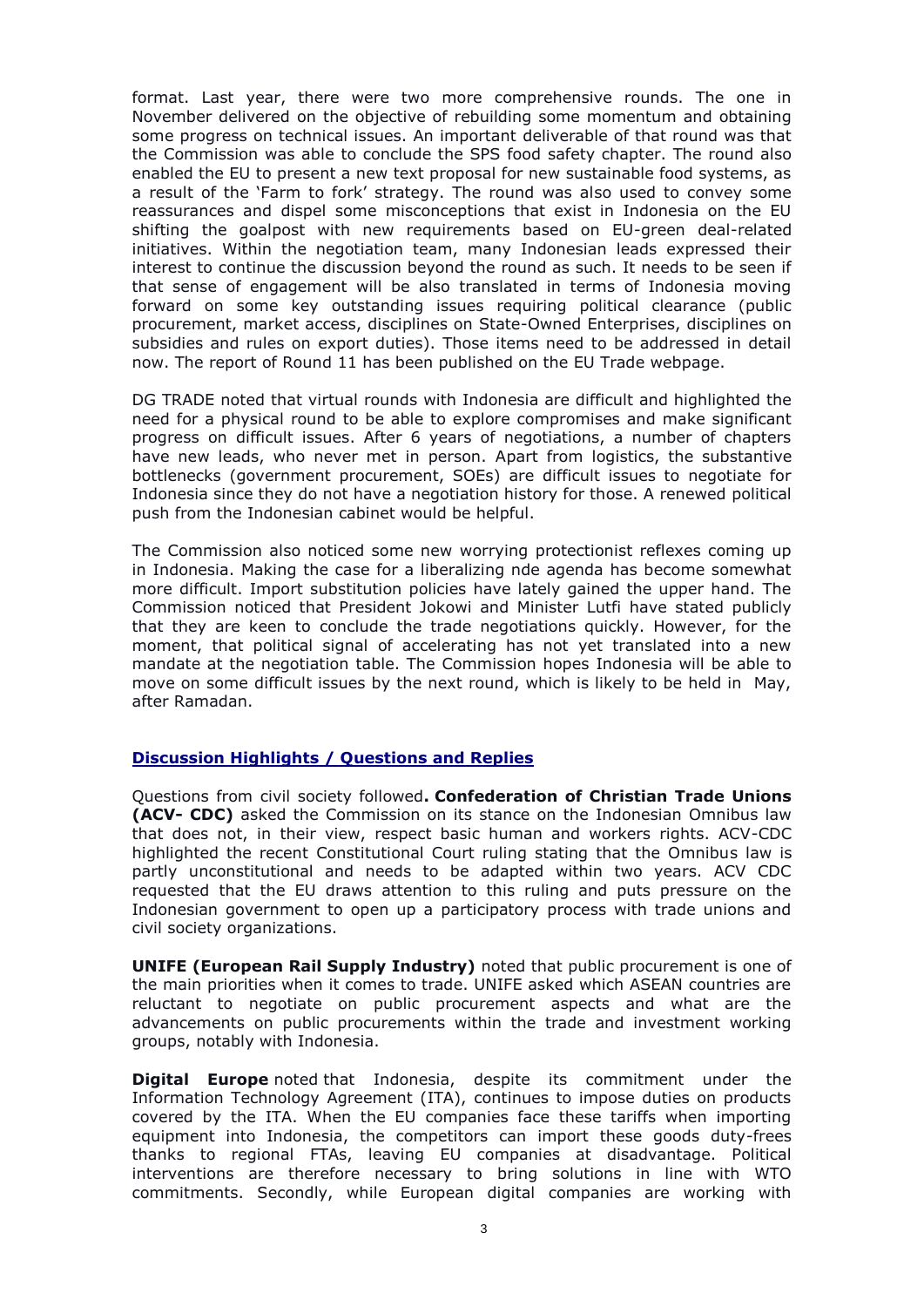Indonesian partners to connect Indonesians with ICTs technologies, Digital Europe pointed out that new local content requirements for 5G base stations are under preparation. Additional regulatory requirements regarding local content will impact EU companies to support the digital transformation of Indonesia's economy. Digital Europe requested the EU to urgently demand Indonesia to abandon its local requirement policy such as for 5G base stations.

**DG TRADE** noted that Malaysia struggles with the opening of government public procurement because of its internal Bumiputra policy. As a result, Malaysia cannot take commitments internationally on government procurements. On the trade and investment trade program with ASEAN, the program runs for a couple of years with Arise+ and E-READI activities. Under this program, experts from the EU and ASEAN have mentioned public procurement yet it remains a mid to long-term exercise to lift up ambitions, in terms of both scope and quality.

**DG TRADE** replied that the Omnibus law reform process was done following consultations with experts from the World Bank, stressing the need for Indonesia to make it easier to attract foreign investors, to ease red tape and create jobs. Considering its scale, the Omnibus law was put through the parliament faster than expected. Arguably, there are elements of due process that may not have been followed. The EU had submitted comments earlier on but the law seemed to have been adopted without providing further feedback. The Commission acknowledged anxiety from Indonesian labour unions at initial drafts but understood that the final version of the Omnibus law preserved basic labour rights. While there has been some relaxation the labour protection remains higher than its ASEAN neighbours. The law has also provided more compensation guarantees to contract-based workers and more protection in the case of bankruptcy. The Commission reading of the law would thus be more balanced, especially after checking with experts from the ILO. Admittedly, there are shortcomings in the text, but nothing that would constitute a violation or a breach of labour standards. On public procurement, the Commission made very clear to Indonesia that it is a must for the EU to have market access in its three components, whether it is tariffs, services and investment or public procurement. The EU wants to see parallelism in the level of advancement between tariffs and procurement negotiations. Levelling of tariff treatment with competitors is clearly part of the FTA objective. The Commission underlined it is aware of the new local content requirement on 5G base stations and indicated that Indonesia is resorting since the Covid-19 pandemic to its historic tendency to favour import substitution. The Commission has been underlining to Indonesia the importance of having several players competing in such an important market rather than having a single supplier coming from Asia.

**Institut der deutschen Wirtschaft (IW)** noted that the usual approach of the EU to have a very comprehensive agreement might tend to draw the negotiations over time. IW asked if it would be a possible solution to turn down some ambitions in order to show the EU is really engaging in the region and preserving its strategic autonomy.

**Amfori** observed that violations in the Philippines are still continuing. Amfori asked about the progress of the EU discussions with the Philippines government and if there is any threat of a GSP investigation.

**Both ENDS** requested clarifications on IPR concerns related to health in Indonesia, as well as further information on palm oil and the WTO case. Both ENDS requested that the comments the EU provided to the Omnibus law drafts could be made public in the spirit of transparency.

**DG TRADE** replied that the question "how far do we need to lower our ambitions to get a deal" is often asked, now also in the context of the Indo-Pacific strategy, the geopolitics, the geoeconomics, the position of China in the region, the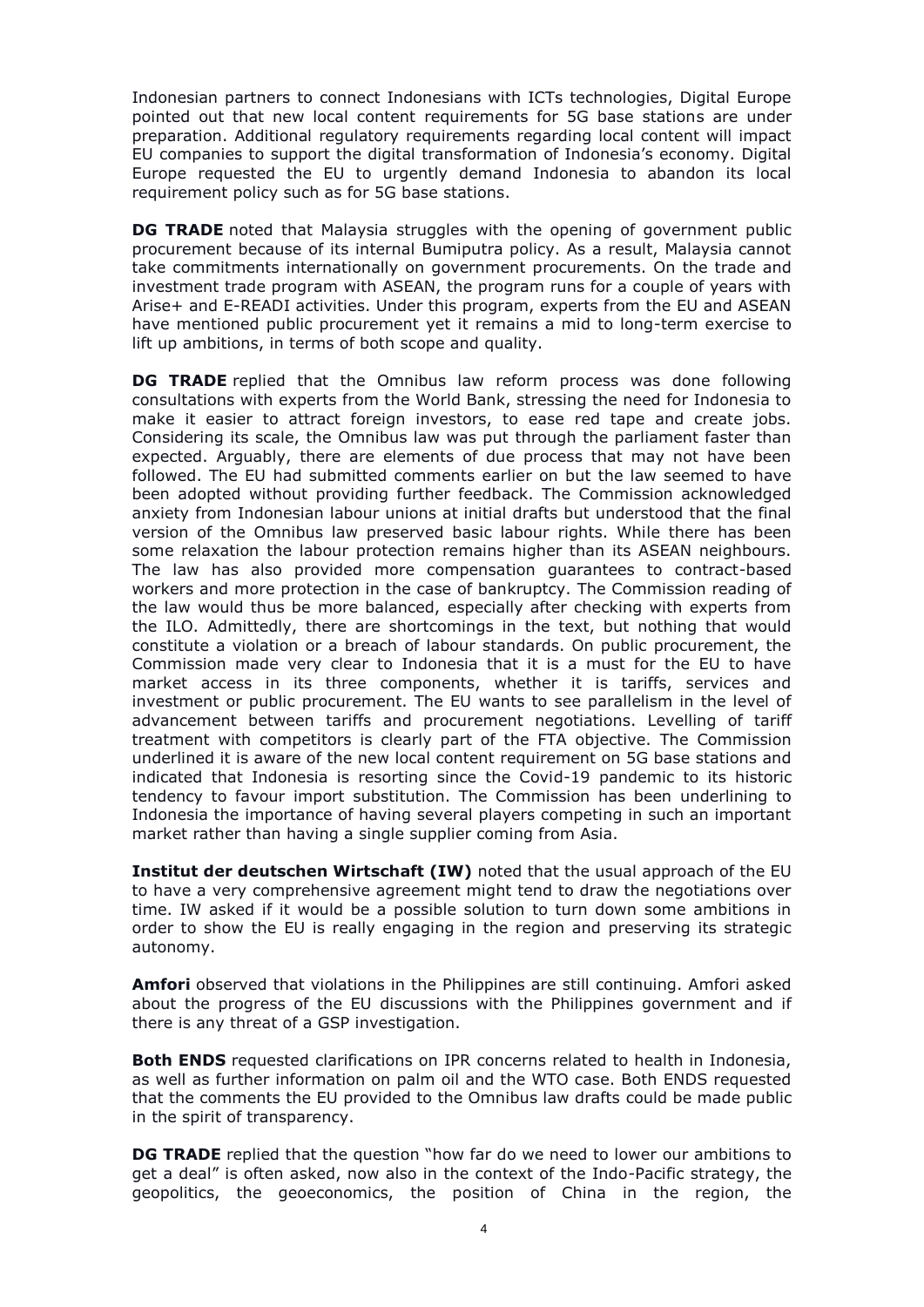developments of intra-regional trade and supply chains issues. On one hand, the EU has a mandate to negotiate comprehensive agreements; on the other hand, the WTO GATT and GATS commitments impose minimum requirements. The EU has a good story to tell in terms of engagement since it has already four FTAs in place in the region and has decided to reopen negotiations with India last year.

On Philippines monitoring, DG TRADE recalled that the Philippines enjoys GSP+ and has committed to ratify and implement 27 conventions including on human rights. The Philippines is quite constructively engaging with the EU, but concerns remain on extrajudicial killings as part of the war on drugs, the curbing of media freedom and the reintroduction of the death penalty. Similar concerns were raised by the European Parliament. The Commission indicated that a monitoring mission is being prepared and should go ahead soon. The elections occurring at the end of the year need to be monitored as well.

**DG TRADE** responded that IPR, in particular patent requirements of medicines and supplementary patent protection, were not discussed at the last round. Indonesia and the EU agreed to first see how the debate on the TRIPS waiver unfolds at the international level before returning to those discussions in the bilateral talks. The Commission also indicated that palm oil has not come up in the negotiations. While the Commission expects a WTO panel report this year on the palm oil dispute, the EU and Indonesia have been able to make progress on the non-palm oil-related issues. The Commission also clarified that comments to the omnibus law drafts were made by the EU industries on the ground (Eurocham). There had not been a specific contribution by the Commission other than in general talks with Indonesian interlocutors. The message passed by the Commission was that the EU hoped the Omnibus law would open up Indonesia's market to foreign competition.

**FERN** wanted to know whether the new EU deforestation regulation is having an impact on the negotiations with Indonesia and to what extent. FERN also asked if the Commission is exploring how the TSD chapter can be used to strengthen the enforcement of the regulation, and asked to what extent the EFTA-Indonesia agreement on palm oil can inspire also the EU-Indonesia FTA.

**European Services Forum (ESF)** asked about the timeline of the Thailand negotiations. On Indonesia and services, ESF stressed that mobility of people is one of the main difficulties faced in the country and highlighted the importance of the digital trade chapter. ESF asked for some clarifications on the Commission approach to negotiations (e.g. negative list or positive list approach) and in terms of offers.

**Federatie Nederlandse Vakbeweging (FNV)** requested that the EU provide more reliable and comprehensive information on the consequences of negotiations. For example, the Commission's statement on omnibus law proved to be a new insight for FNV. FNV expressed concern that CEPA, through Investor-State Dispute Settlement (ISDS), would undermine the government role in determining Indonesia's domestic labour policy. For example, Indonesia's own wage determination mechanism is at risk if this ISDS is applied by the EU. Threats also come from the imposed intellectual rights, applied against workers and supported wages. FNV requested the EU to commit to supporting Indonesia in upholding decent work standards in line with ILO conventions. The EU should send a clear message to the Indonesian government to fulfil its obligations of ensuring public participation from the civil society and worker's rights. FNV also asked if the EU shared their concern that the freedom of expression is under threat and if so, how the EU is encouraging Indonesia to respect labour rights and freedom of speech and demonstration.

**DG TRADE** indicated that Indonesia has been making the point that the EU is shifting the goalpost and making new demands. Indonesia looks at some of these regulatory proposals (i.e. Deforestation initiative) with some scepticism. The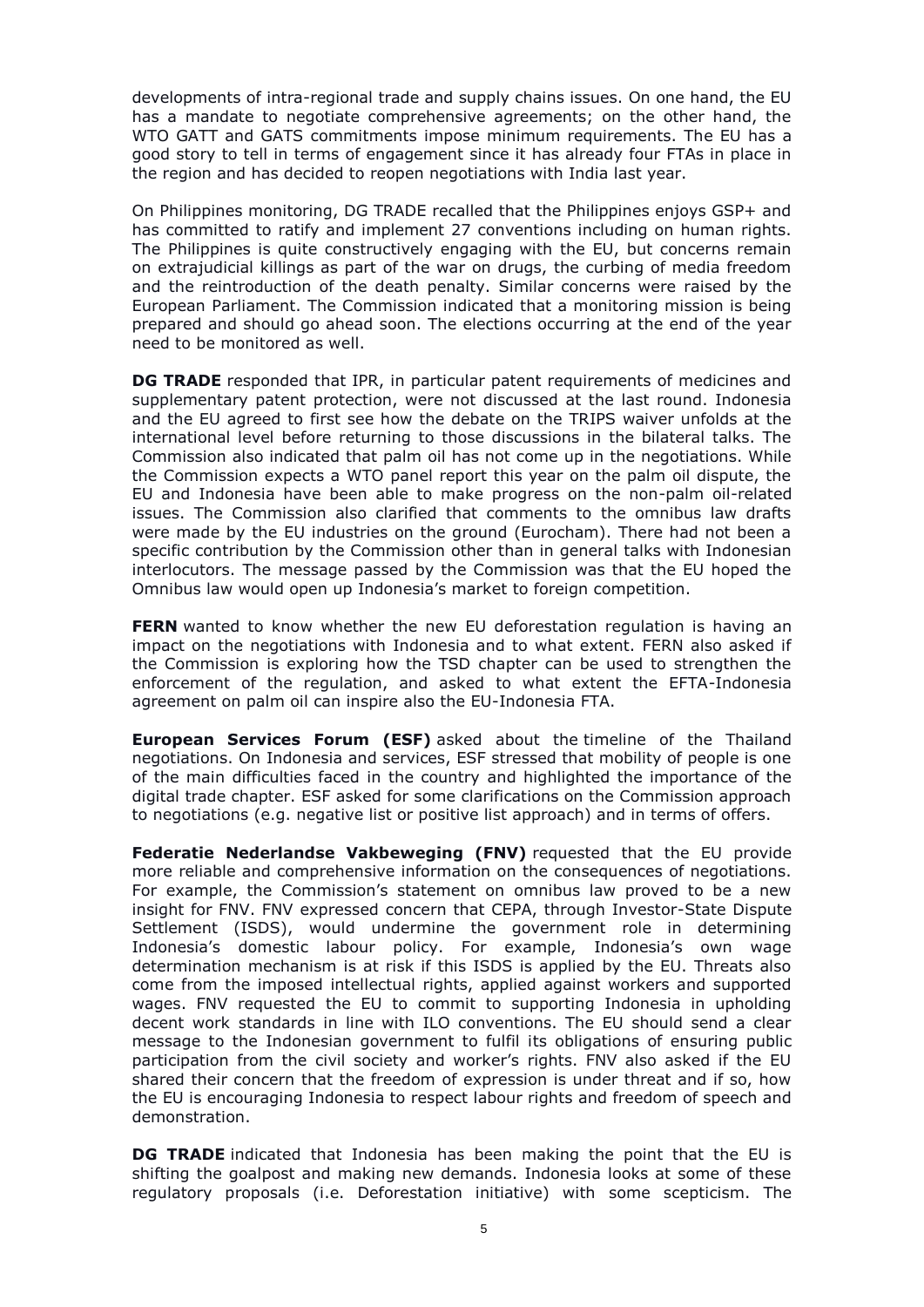Deforestation initiative focuses on six products, four of which are important export products for Indonesia (palm oil, wood, coffee and cocoa).

On the question of whether the EU will use CEPA TSD chapter to enforce a benchmarking system, the Commission replied that it is too early to say for two reasons. First, the Deforestation proposal needs to go through the co-legislative authorities. Second, the initiative is an autonomous instrument that will apply to all products placed on the EU market, whether imported or not, and imported under any scheme. On the EFTA treatment of palm oil, the Commission indicated that Switzerland is importing a very limited quantity of palm oil from Indonesia, whereas the EU imports four million tons each year. Switzerland has restrictive conditions that would be impossible to implement at the scale of the trade between the EU and Indonesia.

On the question on services, the Commission took note of the objectives of ESF. The approach taken is that of a positive list similar to what the EU has done with Vietnam and Singapore. Services texts are well advanced for most of the regulatory rules but they would need to be read in conjunction with the services and investment, as well as market access offers. So far, the EU and Indonesia have exchanged one offer in 2018. Since then, the EU has been waiting for the result of the autonomous liberalization that Indonesia has undergone through the Omnibus law. The EU now expects Indonesia to build a second offer upon that, but also needs to see what will happen now with the pending court case.

On labour protection, the EU is asking in line also with the previous TSD review (15 action plan) for ratification and effective implementation of additional ILO conventions on occupational health and safety, as well as on labour inspections. The EU also encourages the Indonesian government to organise similar CSD format meetings. As regards investment protection, the EU has revised its approach and stepped away from the ISDS system. In terms of dispute settlement resolution mechanisms, the EU has come up with a new proposal of an investment court system. This new system, which exists in the agreements with Singapore and Vietnam, is being discussed with the Indonesian counterpart.

**DG TRADE** clarified that the Thai Ministry of Trade is engaging in an internal consultation process with the ministries and other stakeholders. Thailand and the EU need to see eye to eye when it comes to the level of ambition on substance. Thailand needs to give reassurances that they can share EU ambitions and be able to finish the negotiations once they are resumed.

**Danish Dairy Board** highlighted that Indonesia is a very interesting market for the dairy trade. Danish Dairy Board asked if the announcement of new halal legislation by Indonesia, including a WTO notification, are being discussed in connection with the FTA negotiation.

**CNV international** shared concern on freedoms of association and expression in Indonesia. CNV underlined that the Omnibus bill has impacted the palm oil and garment sector in Indonesia. CNV is working on an impact study and will share its findings. The bill has diminished the role of labour unions when it comes to wages, which proves to be in violation of the 131 ILO convention according to CNV. The law has allowed for excessive over-hours (namely 18 hours per week) and has eased firing procedures. CNV is concerned that CEPA will have an impact, it is important for workers and the population to also benefit from enhanced trade and investment flows. CNV requested the EU negotiators to guarantee that EU businesses in Indonesia will support living wages for the workers, particularly in the intensive labour sector such as garment and small enterprises.

**Spirits Europe** asked for the date of the next trade committee in Vietnam and stressed the importance of coordinating messages that are sent when the high-level